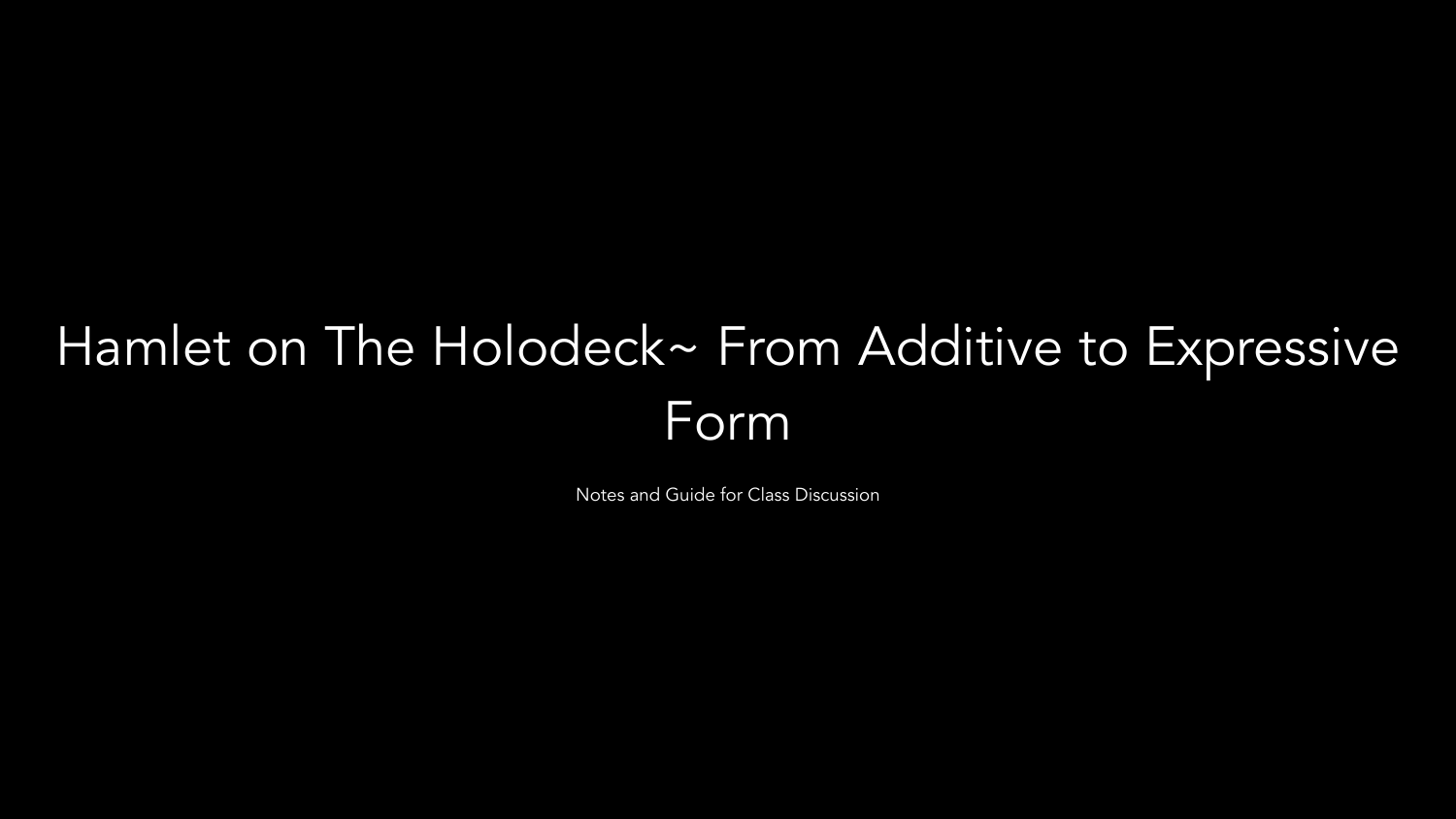In 1895 some of the first film storytelling images were projected. The key to this development was seizing on the unique physical properties of film:

I.) The way the camera could be moved II.) The way the lens could open, close, and change focus III.) The way the celluloid processed light IV.) The 68 way the strips of film could be cut up and reassembled.

By aggressively exploring and exploiting these physical properties, filmmakers changed a mere recording technology into an expressive medium.

- 
- 
- 

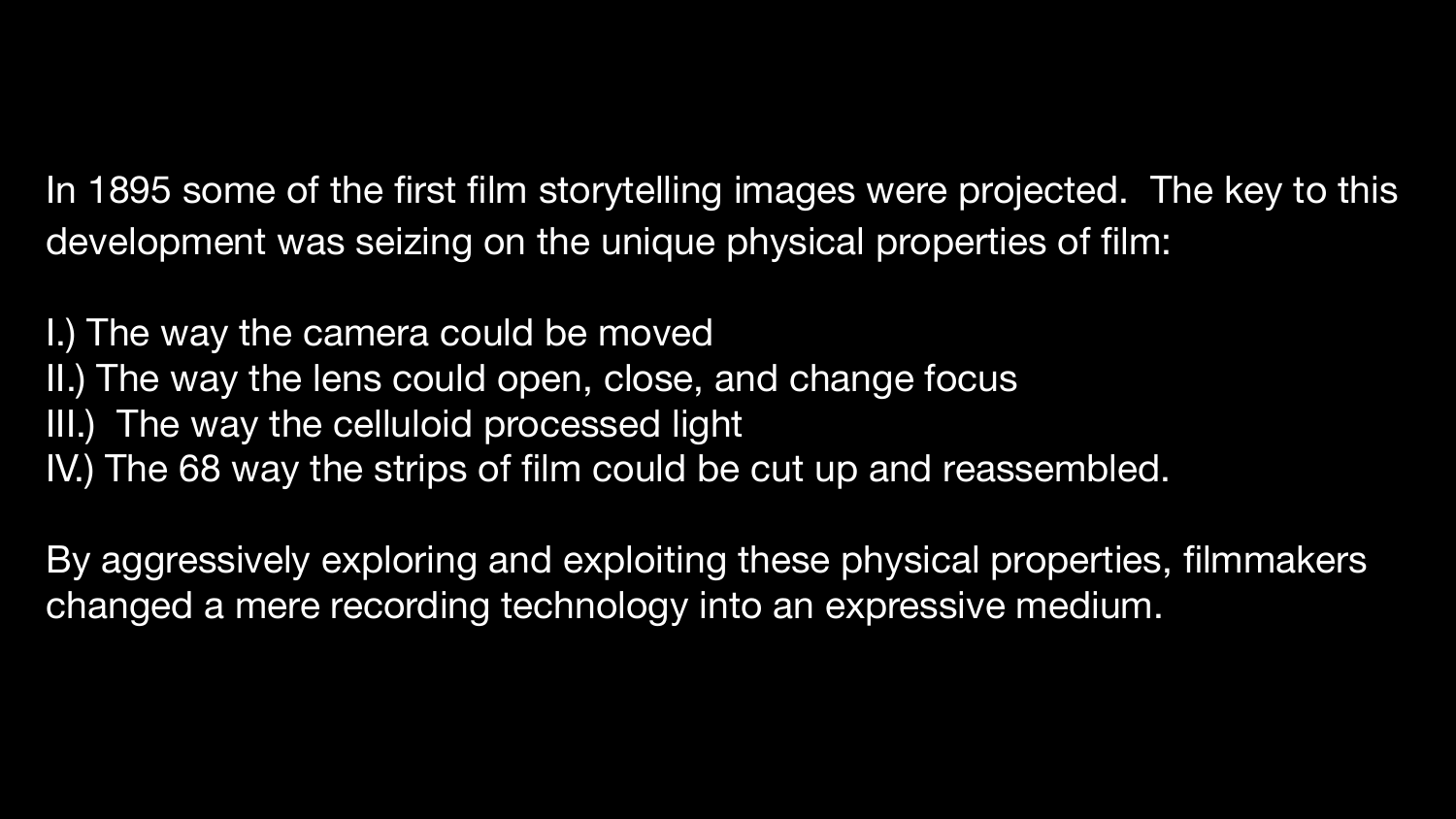1966 Eliza was born by Joseph Weizenbaum, an experiment in natural language processing, a computer program 70 called ELIZA that carried on a conversation by replying to typed-in statements with printed words. The resulting persona, Eliza, was that of a Rogerian therapist, the kind of clinician who echoes back the concerns of the patient without interpretation.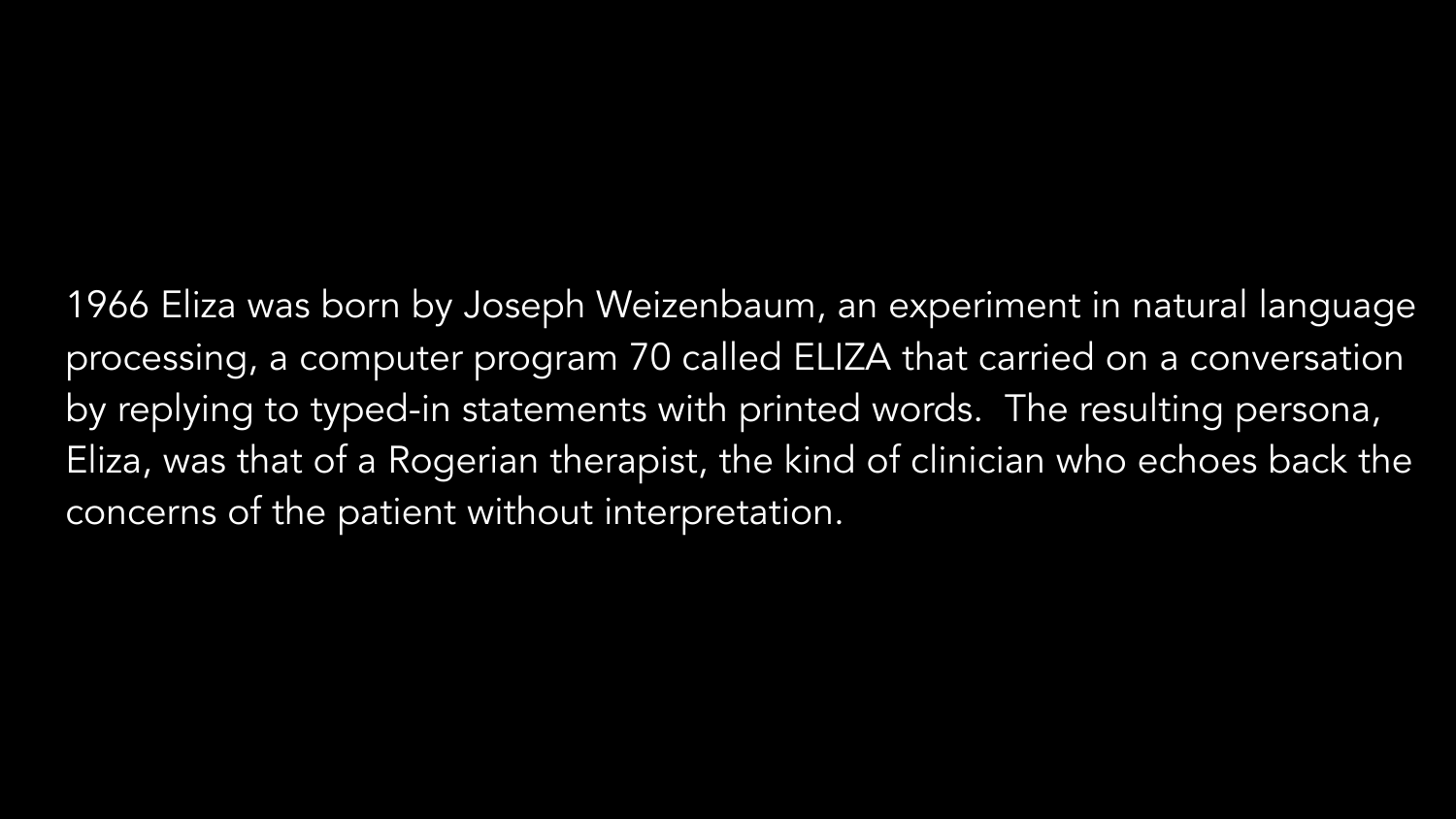Murray states Digital environments are procedural, participatory, spatial, and encyclopedic. The computer offers us special possibilities for storytelling that are continuous with older traditions but promise new expressive power. The central insight here is that everything made out of bits belongs to a single new medium, with its own affordances that can be used for creating new forms of narrative, just as film was a new medium with its own expressive affordances rather than just an extension of live theater.

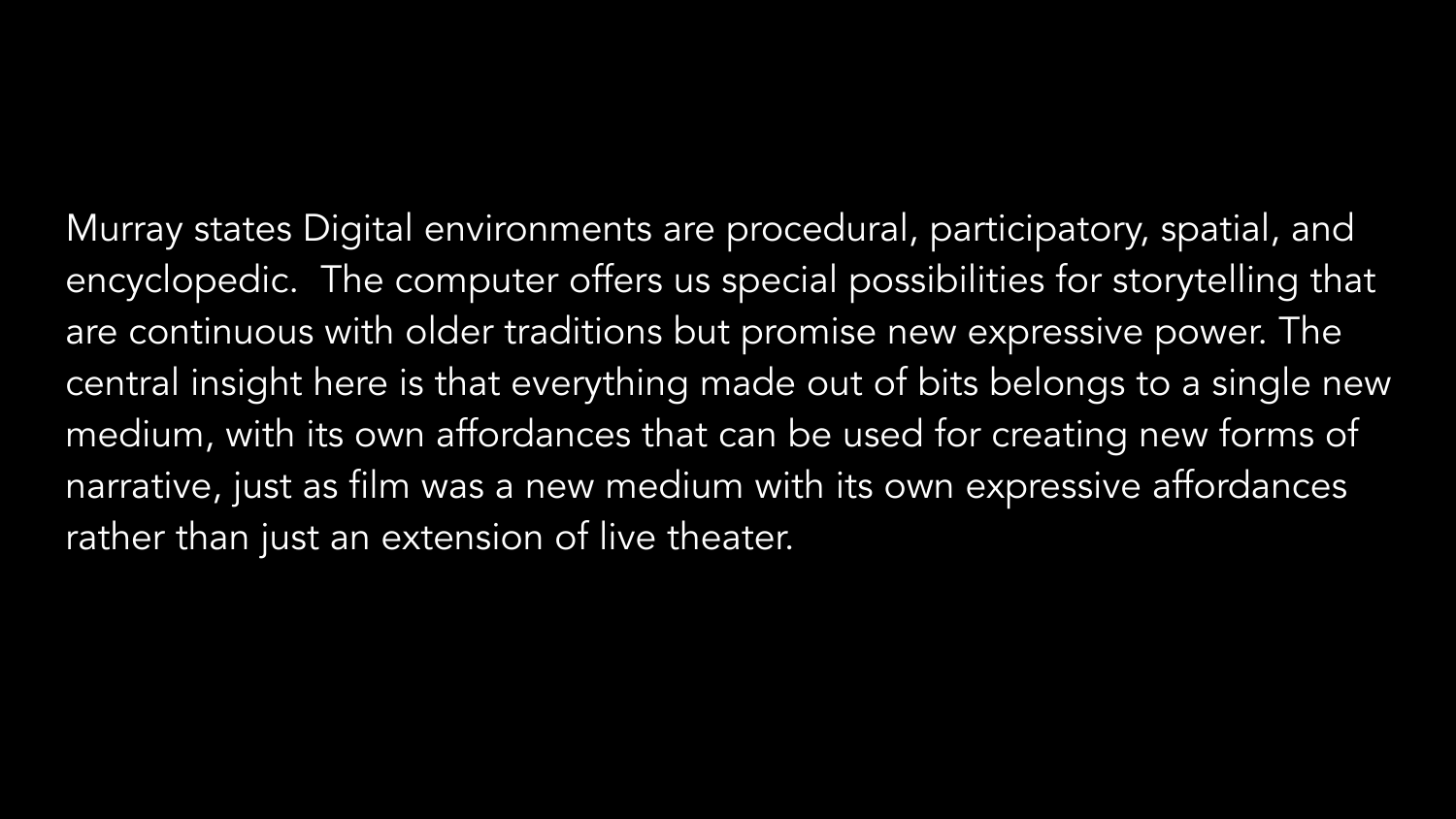### The four affordances identified here link to the characteristic pleasures of the

Experience of Agency Interactivity is the vague word we use for two affordances, the shaping of the interactor's behavior and the shaping of the computer's behavior which when well fit together lead to the characteristic pleasure of agency.

medium, interactivity, and immersion.

I.) Procedural Design II.) Participatory Design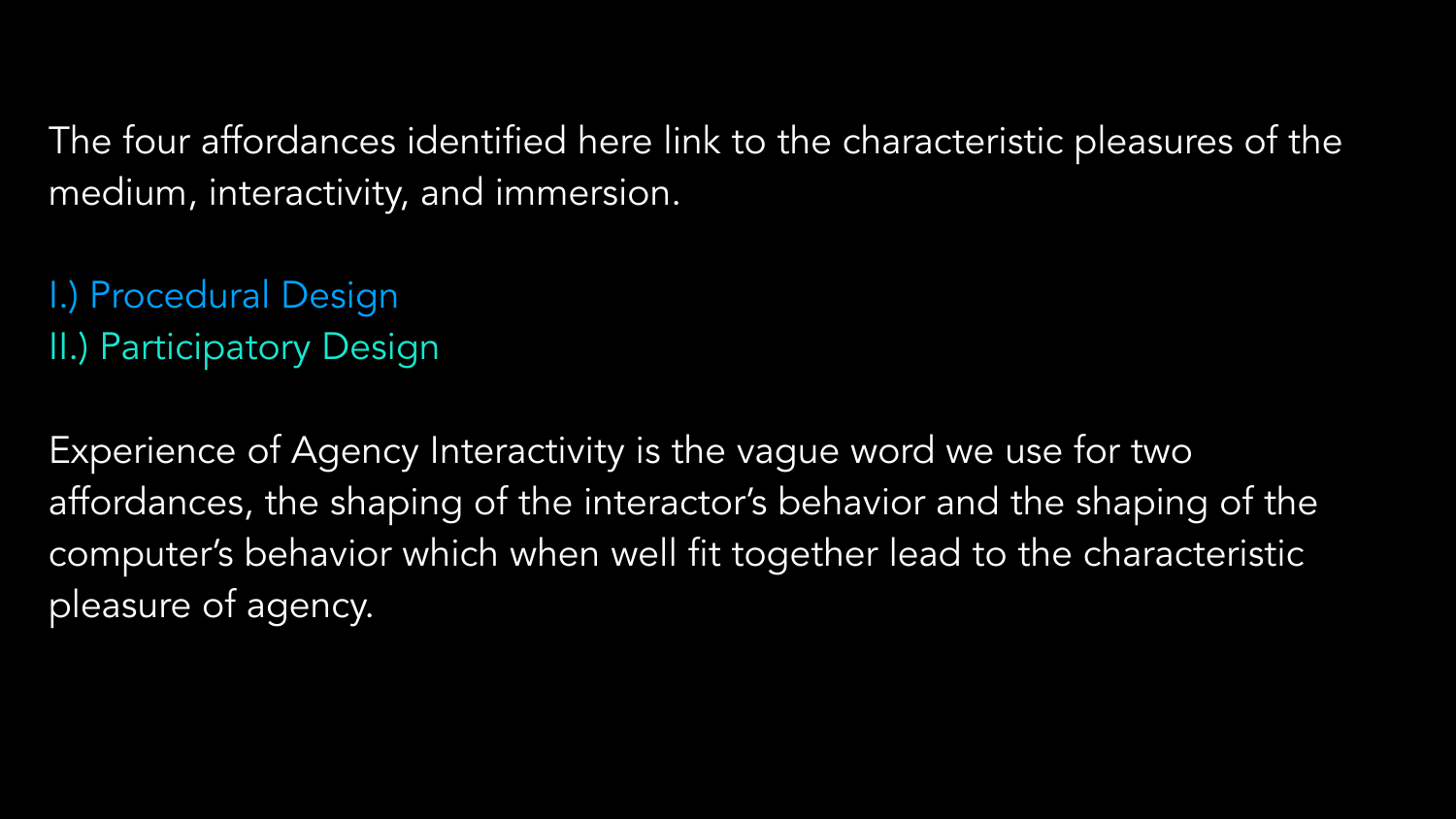## The four affordances identified here link to the characteristic pleasures of the



medium, interactivity, and immersion.

III.) Encyclopedic Extent IV.) Coherent Spatial Navigation

Immersion When an environment is very deep and detailed, we feel as if we are enclosed by it and it has a special holding power over us as an alternate to the disordered actual world of everyday experience. This is true of noninteractive environments, but it is especially powerful in environments we can navigate through with freedom of action.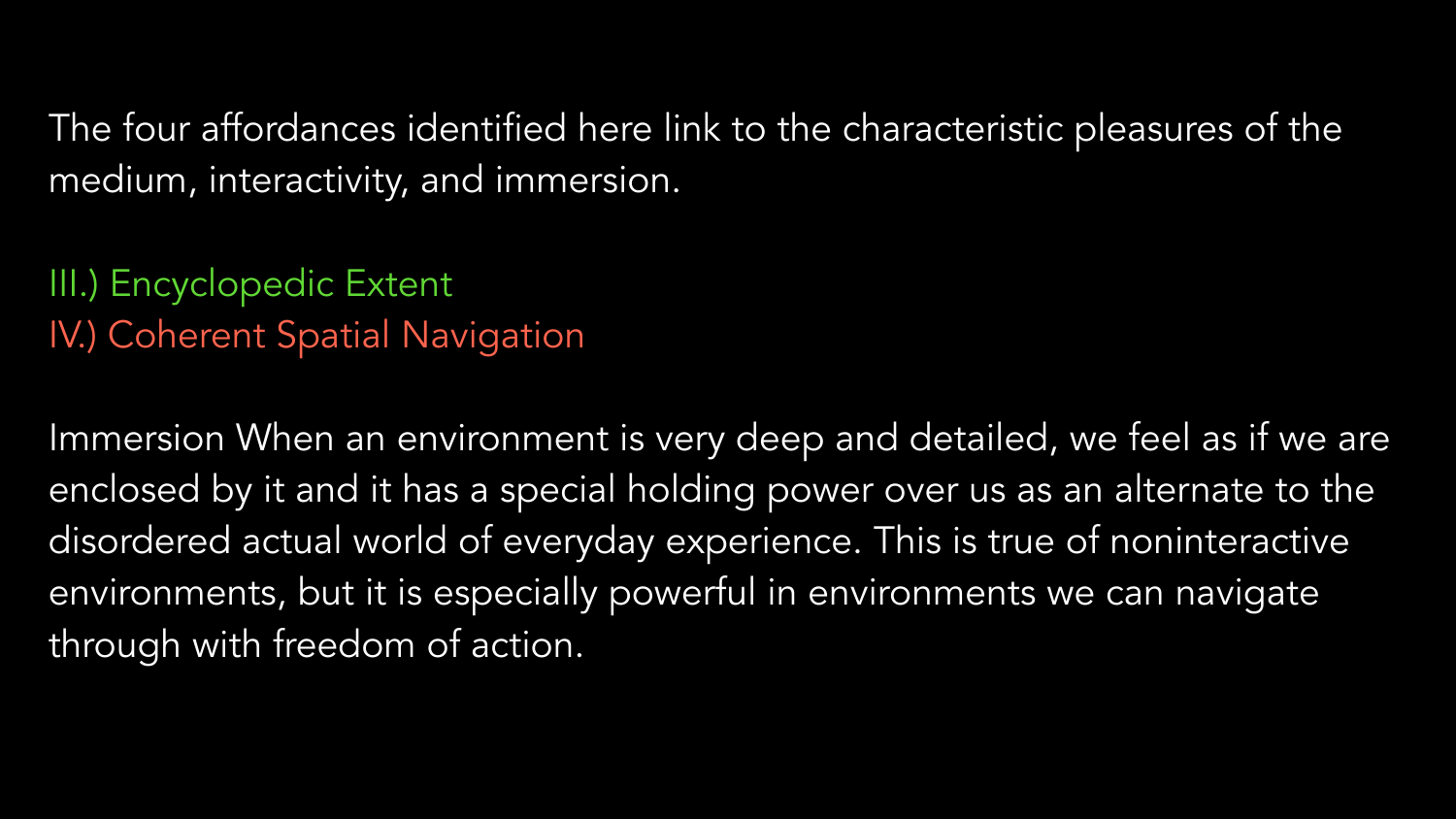I.) Procedural Affordance~ is fundamental to all the others, and the singlemostimportant source of representational power.

a.) ELIZA- Eliza's language processing includes no representation of syntax or meaning. Eliza is not a neutral procedural model but a comic interpretation. Eliza will reflect back any "I am X" statement with a formulation like "Is it because you are X that you came to see me?" The lesson of ELIZA is that the computer can be a compelling medium for storytelling if we can write rules for it that are recognizable as an interpretation of the world.

b.) The Sims game- its open "sandbox" structure has supported a much wider range of makebelieve through the inventiveness of its developers in making genre-themed expansion kits and new releases with more detailed goals and personality structures, and, most of all, through the inventiveness of the user community, which immediately created captioned screen shots in story sequences and eventually were given in-game video recorders for creating and sharing their own staged stories.

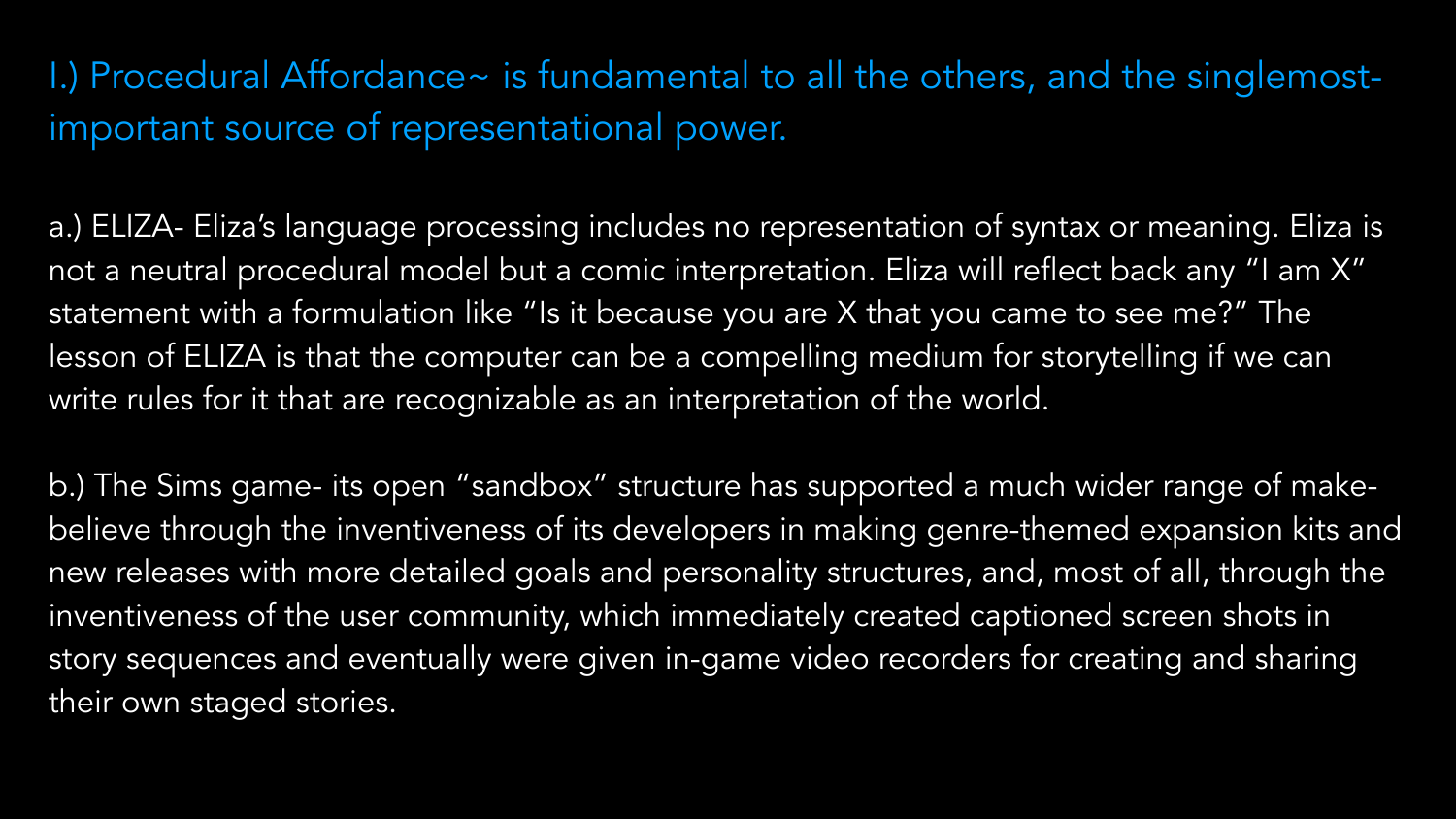II.) Participatory Affordance~ is most apparent in the unprecedented growth of social media over the past decade, which has created a continuously updated global forum for sharing media of all forms.

a.) LISP AI language for ELIZA and ZORK- conversational structure between the programmer and the program, a dialogue in which the programmer could test out one function at a time and immediately receive the bafflingly inappropriate or thrillingly correct responses. Zork was set up to provide the player with opportunities for making decisions and to dramatically enact the results of those decisions.

b.) Facebook, Twitter, Social Media Platforms- Real time storytelling, Citizen Journalism, Hashtags and "meme" templates have provided an informational framework by which many people can focus on the same event or social configuration and carry on a many to-many massmedia conversation about an unfolding situation.

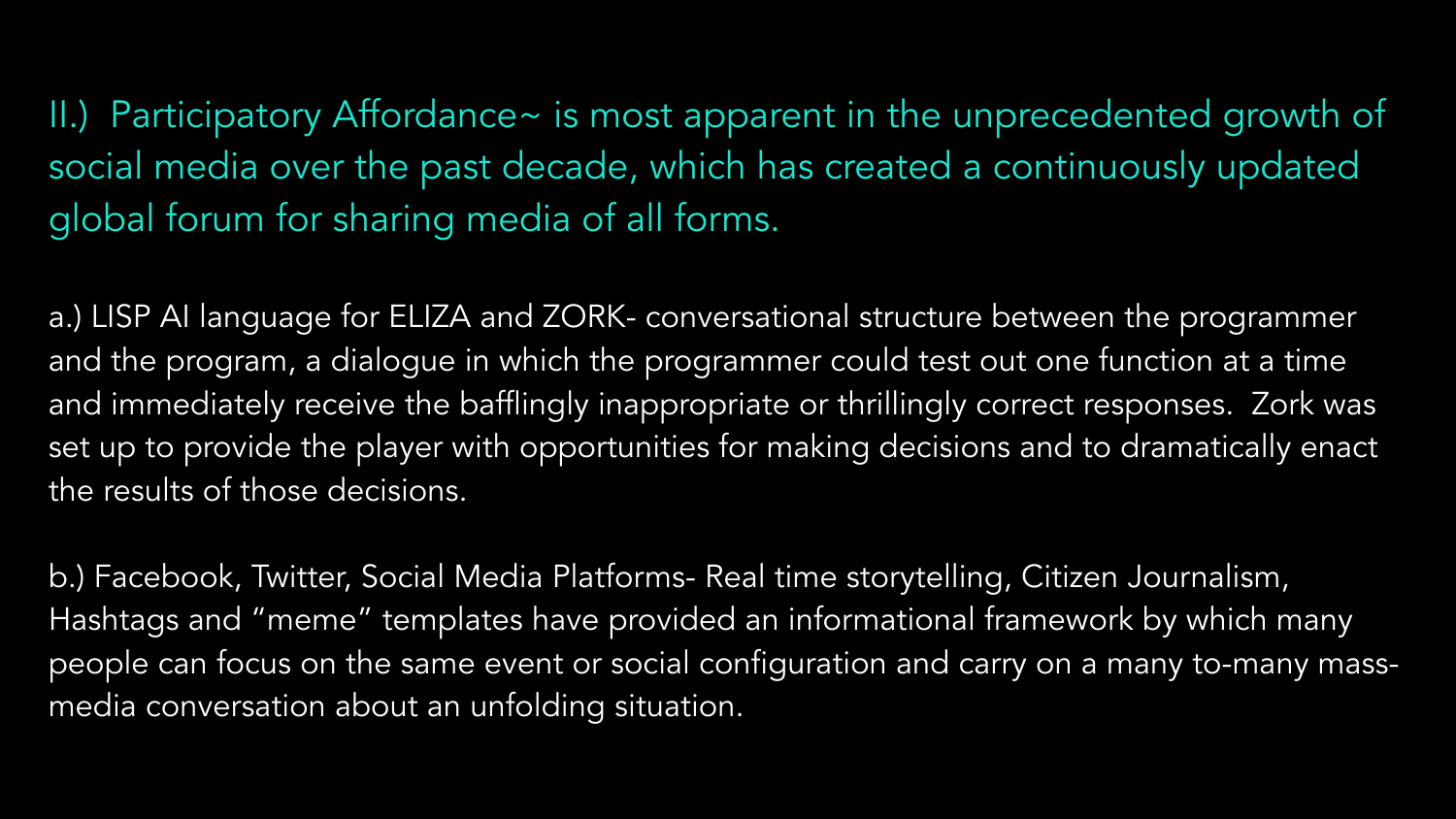III.) Encyclopedic Affordance~ is a feature of most spatial games, enhancing the sense of immersion by the breadth of coverage and granularity of detail, as the emphasis on inexhaustibility in open world games makes clear.

b.) The Internet- global databases of the Internet, made accessible through a worldwide web of linked computers have made resources exponentially possible.

a.) Computers- are the most capacious medium ever invented, promising infinite resources. Because of the efficiency of representing words and numbers in digital form, we can store and retrieve quantities of information far beyond what was possible before.

c.) Lost and House of Cards- Netflix Series were landmark events in the development of encyclopedic storytelling. The cross-platform success of fantasy worlds has also reached a notable peak during this period with the Game of Thrones franchise, whose overpopulated plot sends viewers scrambling to online aids in order to keep track of the story.